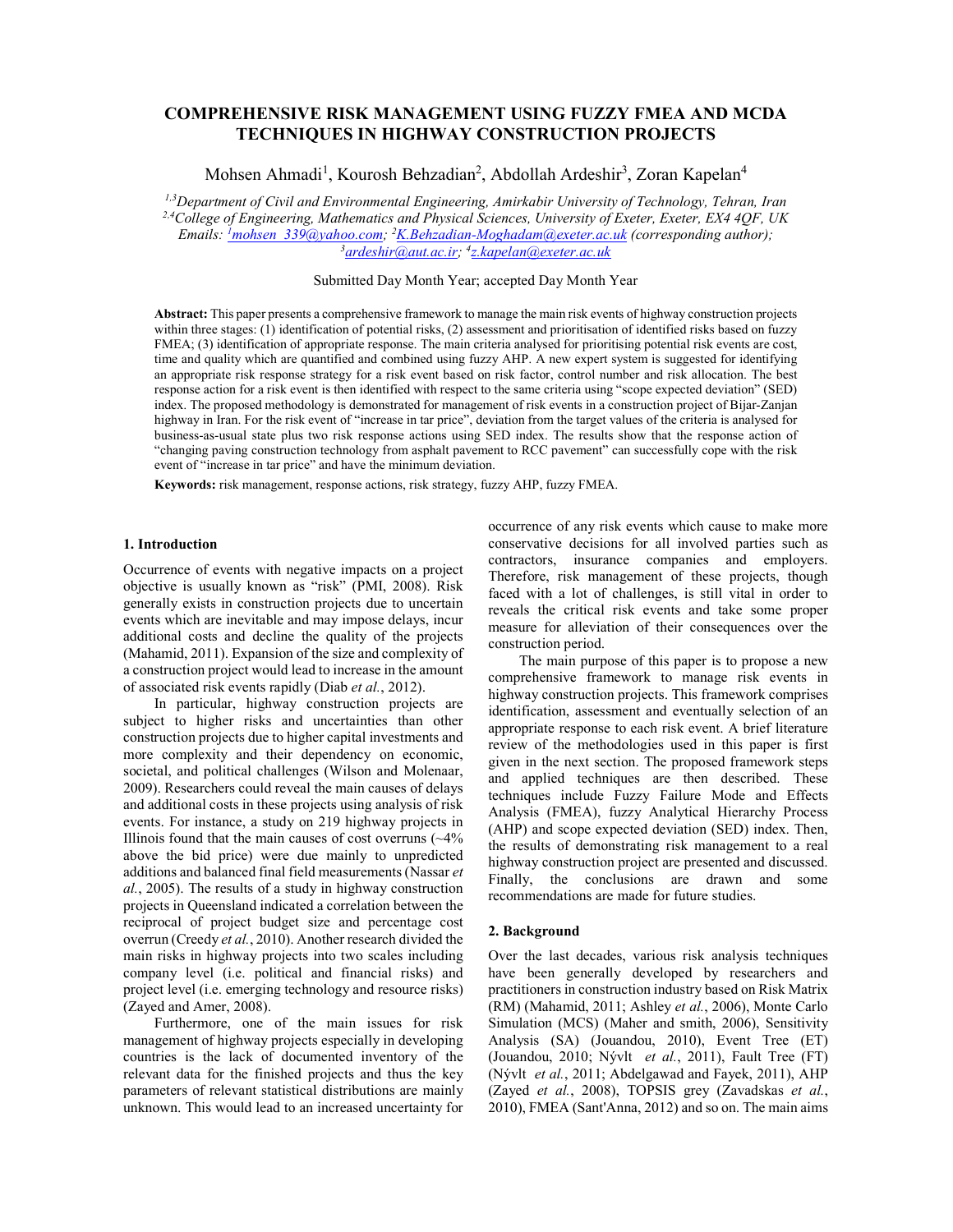and limitations for some of the most frequently used techniques have been listed in Table 1. FMEA is recognised as one of the effective risk analysis techniques suggested by international standards such as MIL-STD-1689A (U.S. Department of Defence, 1980). This method has been widely used for identifying and removing the main causes for failure and the relevant consequences before occurrence and thus improving the reliability of productions or processes (Sant'Anna, 2012). Carbone and Tippett (2004) applied Risk Failure Mode and Effects Analysis (RFMEA) for project risk management.

Application of multi-criteria decision analysis (MCDA) techniques such as fuzzy AHP has been developed by researchers in the recent decades in construction management projects (Abdelgawad and Fayek, 2010; Torfi and Rashidi, 2011). Abdelgawad and Fayek (2010) employed fuzzy FMEA and fuzzy AHP for risk identification and assessment of high risk events. They finally suggested some strategies for response to risk events based on partitioning the risk critical number into nine limits. However, these strategies have not applied risk owners and their ability to manage risk events. Some others have suggested better responses for managing risk events. Fan *et al.* (2008) applied this methodology for selecting a response to a particular risk event based on minimum cost criterion only and thus other factors (e.g., time and quality) were ignored. Beyond the identifications and evaluations of risk events in highway projects, some Table 1. The most frequently used applications of risk-related techniques in construction industry

researchers stepped forward into analysing allocate risk among contractual parties in order to facilitate risk handling strategies. For instance, the result of a risk allocation analysis in highway projects in Taiwan concluded the consequence of inappropriately allocated risk would result in the tendency of the relevant parties for handling risk changing from actively transferring the risk to passively retaining the risk (Wang and Chou 2003). Another research carried out for several highway projects stressed the need for identifying the risk responsibilities of contractual parties and allocating in a well-defined manner in order to improve their risk handling strategies (Perera *et al.*, 2009).

Despite a plethora of useful and applicable studies related to risk management, there are still some outstanding issues which need to be addressed. To the best knowledge of the authors, there was no study that demonstrates the entire aspects of risk management simultaneously. More specifically, a comprehensive, holistic framework for risk management in the road construction projects including identification of potential hazards, assessment of associated risks and identification of appropriate response needs to be developed. Moreover, the best response needs to be identified with respect to risk allocation, proper risk response strategy and different aspects of the influencing criteria (i.e. time, cost and quality). This paper aims to fill this gap based on highlighting the aforementioned issues.

| Technique                | Aim                                     | Main limitation                              | Reference           |
|--------------------------|-----------------------------------------|----------------------------------------------|---------------------|
| <b>Risk matrix</b>       | -Rank risk events using qualitative     | -Classification of risks into only a limited | Mahamid, 2011;      |
|                          | analyses of risk components             | number of categories                         | Ashley et al., 2006 |
| <b>Monte Carlo</b>       | -Aggregate the combined effects         | -Precise experimental statistical data       | Maher and Smith     |
| simulation               | resulted from uncertain parameters      | -Computationally expensive                   | 2006                |
| <b>Scenario analysis</b> | -Test the likelihood of consequences    | -Many statistical data required for          | Jouandou, 2010;     |
| methods                  | for alternative scenarios in a project  | evaluating probability of events             | Nývlt et al. 2011   |
| AHP                      | -Rank risk events based on pairwise     | -Limited to a few number of pairwise         | Zaved et al., 2008  |
|                          | comparisons                             | comparisons                                  |                     |
| <b>Fuzzy logic</b>       | -Useful in the absence of probabilistic | -Not as precise as probabilistic methods.    | Abdelgawad and      |
| assessment               | data                                    |                                              | Fayek, 2010         |
| <b>FMEA</b>              | -Identify critical risk events          | -Only quantify one consequence in a time     | Sant'Anna, 2012     |

## **3. Methodology**

Fig. 1 represents the proposed framework of risk management in a road construction project used in this paper, comprising three main steps: (1) risk identification, (2) risk assessment, (3) response to risk events. All potential risk events in construction projects are identified in the first step followed by analysing them in the second step using fuzzy FMEA and fuzzy AHP which prioritise the risk events. In the third step, responses to the high risk events are analysed and the appropriate response actions for handling risk events are identified and ranked using a MCDA technique. Further details of the main steps in this framework are described below.

## **Step 1: Risk identification**

Various methods and tools are used in the first step to identify the main risk events. When direct access to the relevant documents is limited or there is no documented

inventory of the main parameters of risk events, necessary information can be collected through other methods such as interview, questionnaires, physical survey of the project site or other relevant documents such as contract agreements, correspondence and so on.

#### **Step 2: Risk assessment**

This step requires analysing, comparing and finally prioritising the risk events. The FMEA technique is used here to quantify the risk magnitude. Based on the FMEA technique, Abdelgawad and Fayek (2010) introduced risk criticality number (RCN) and employed control number (CN) as the ability of the project team to identify a risk event (the greater value for CN indicates less ability to identify a risk event). Hence, RCN is calculated based on probability of occurrence (P*)*, consequence (C*)* and CN as:  $RCN = P \times C \times CN$ 

There are some limitations for using FMEA in risk assessment such as multi-dimensional consequences and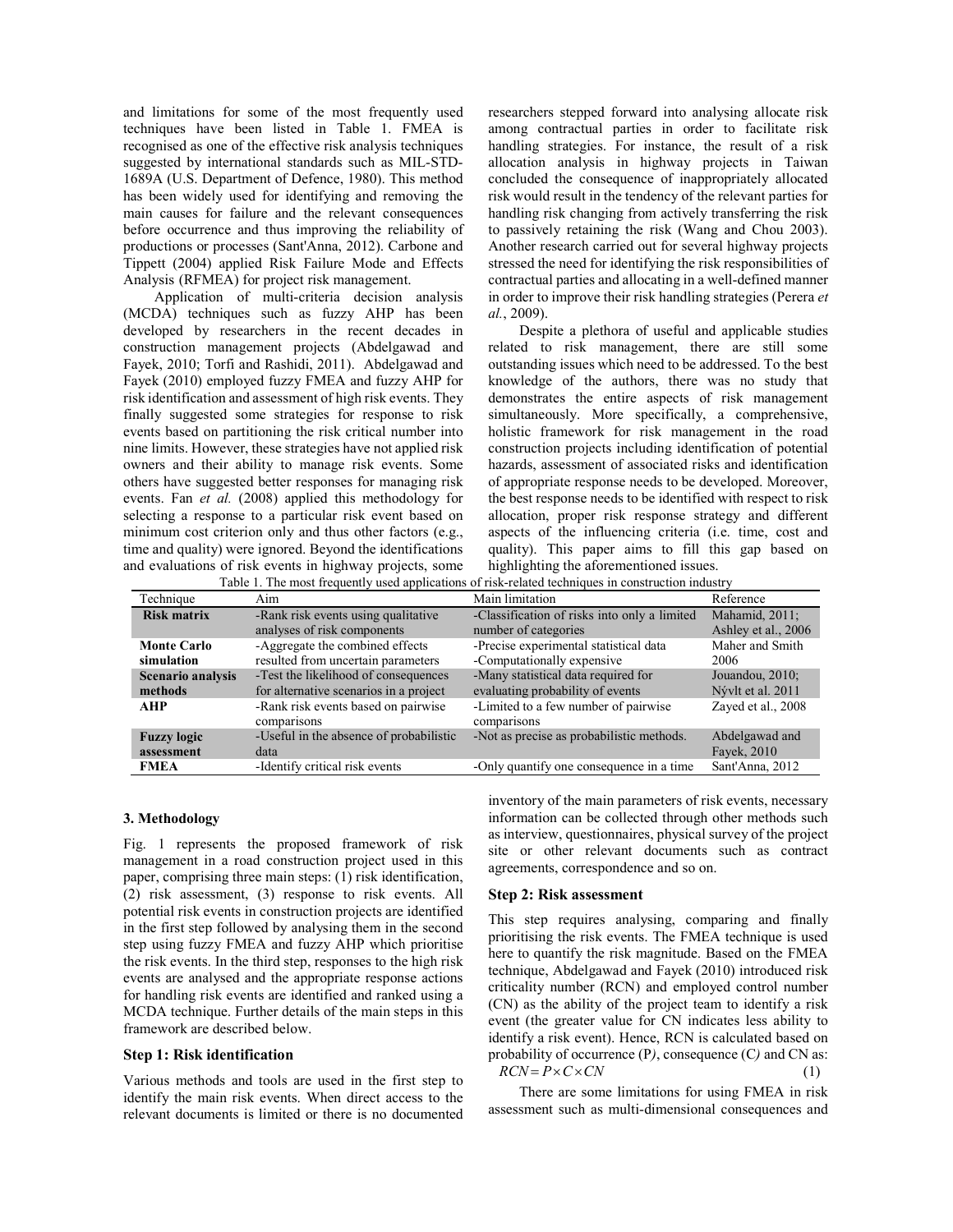quantifying risk components due to lack of sufficient data. To overcome these difficulties, a fuzzy FMEA and fuzzy AHP approach suggested by Abdelgawad and Fayek (2010) is used here. Fuzzy logic has been widely used in the recent decades to represent linguistic judgement of experts (Rashidi *et al.*, 2010). The fuzzy logic is also used here to quantify the linguistic variables of risk components. Risk consequence is analysed here in three dimensions including time, cost and quality which are handled by fuzzy AHP as a MCDA technique.

#### *Step 2.1: Linguistic terms for risk components*

This step entails defining linguistic variables and their membership functions (MFs) related to the three components of fuzzy FMEA. Based on some interviews and previous studies (PMI, 2008; Jazebi and Rashidi, 2013), linguistic terms for the three dimensions of severity of consequence , i.e. cost  $(C_c)$ , time  $(C_t)$  and quality  $(C_q)$ , probability of occurrence (P), and control number (CN) are defined in five levels (very high, high, medium, low, very low) as described in Table 1. According to some recommendations made by PMI (2008) and Abdelgawad and Fayek (2010), a trapezoidal shape MF is suggested for all levels of the fuzzy numbers in Table 1. For each fuzzy number in this Table, *a*, *b*, *c* and *d* represent low, middle lower, middle upper and up bounds of the trapezoidal fuzzy MFs, respectively.

## *Step 2.2: Linguistic terms for pairwise comparisons of the criteria*

Given the three criteria for severity of consequence, pairwise comparisons of the criteria need to be defined as cost vs time  $(C_{tq})$ , cost vs quality  $(C_{cq})$  and (c) time vs quality  $(C_{ct})$  as linguistic terms. Therefore, pairwise comparisons of the relative preferences (importance) between the criteria are defined in five linguistic terms (strongly more, more, equal, less and strongly less). Based on the experiences obtained from saaty (1982), the corresponding MFs of fuzzy numbers are suggested in five triangular shapes i.e., (3,5,5), (1,3,5), (0.33,1,3), (0.2,0.33,1) and (0,0.2,0.33), respectively.

The fuzzy AHP technique initially developed by Saaty (1982) is used here to compare the three dimensions of consequence of the risk events. Fuzzy AHP enables a

pairwise comparison between these criteria by using linguistic terms and finally provides a relative weight for each criterion which will be used for making a single severity of consequence for a risk event.

## *Step 2.3: Combine the judgment of experts*

For each risk event, all linguistic variables of risk components (i.e.  $C_c$ ,  $C_t$ ,  $C_q$  and CN) defined in Table 1 need to be assessed by a number of experts in the project. The pairwise comparisons of the three criteria also need to be assessed only once by experts using linguistic terms defined in step 2.2. All these assessments can be made through questionnaires or interviews. The judgements made by different experts need to be combined into a single judgement which was done here by using the  $\alpha$ –cut method. Thus, a relative weight is calculated for each expert based on job position (5 scores from simple worker to manager), professional experience (5 scores from less than 5 years to over 30 years) and educational level (4 scores from secondary education to master degree). The relative weight of each expert is calculated by dividing the absolute weight of the expert (sum of the scores related to the three specifications) by sum of absolute weights of all experts. Therefore, the single judgment of variable *i* (*Ei*) can be calculated as a fuzzy number by a linear combination of all experts' judgements as:

$$
E_i = \sum_{j=1}^{n} F_{ij} \times W_j \tag{2}
$$

where  $F_{ij}$ = judgement of variable *i* by expert *j* (fuzzy number),  $W_i$ = relative weight of expert *j* (real number) and *n*=number of experts participated in the survey. Also note that as grouping decision making have been used in this study using completely independent experts, any biased opinions will be moderated and combined average judgements. Furthermore, in order to validate the consistency of the pair-wise judgements by a group of experts, the metric of inconsistency ratio was finally checked. The inconsistency ratio provides useful guidance about how to interpret information coming back from an individual or a group. The inconsistency ratio greater than about 0.1 is generally viewed as worthy of concern while the ratio smaller than 0.1 reflects a pretty coherent set of assessments (Saaty, 1982).

Table 1. Linguistic variables of risk components

|                                                  | <b>Severity of consequence</b>                           |                                                                           |                                        |  |  |  |
|--------------------------------------------------|----------------------------------------------------------|---------------------------------------------------------------------------|----------------------------------------|--|--|--|
| Linguistic variable/<br>fuzzy number $(a,b,c,d)$ | Time of delay relative to<br>completion date $(C_t)$ [%] | Cost increase relative to<br>estimated cost $(C_c)$ [%]                   | Quality of constructed project $(C_q)$ |  |  |  |
| Very High (8,9,10,10)                            | $>20\%$                                                  | $>40\%$                                                                   | Uselessness of entire/part of project  |  |  |  |
| High $(6,7,8,9)$                                 | $10\%$ < and $\leq$ 20%                                  | $20\%$ < and <40%                                                         | Quality decrease is conclusive         |  |  |  |
| Medium $(3,4,6,7)$                               | $5\%$ < and $\leq 10\%$                                  | $10\%$ < and $\leq 20\%$                                                  | Quality decrease required approval     |  |  |  |
| Low(1, 2, 3, 4)                                  | $< 5\%$                                                  | $< 10\%$                                                                  | Quality decrease unimportant           |  |  |  |
| Very Low $(0,0,1,2)$                             | On time                                                  | No extra cost                                                             | Acceptable                             |  |  |  |
|                                                  | probability of occurrence (P)                            | <b>Control Number (CN)</b>                                                |                                        |  |  |  |
| Very High (8,9,10,10)                            | Very likely $($ >80%)                                    | Incapable of identifying/controlling a risk event before/after occurrence |                                        |  |  |  |
| High $(6,7,8,9)$                                 | Likely (50% $\leq$ and $\leq$ 80)                        | Low chance to identify/control a risk event before/after occurrence       |                                        |  |  |  |
| Medium $(3,4,6,7)$                               | Less likely $(10\% \text{ and } \leq 50)$                | Medium chance to identify/control a risk event before/after occurrence    |                                        |  |  |  |
| Low(1, 2, 3, 4)                                  | Unlikely ( $5\%$ and $\leq 10$ )                         | High chance to identify/control a risk event before/after occurrence      |                                        |  |  |  |
| <b>Very Low</b> $(0,0,1,2)$                      | Very unlikely $(\leq 5\%)$                               | Capable of identifying/controlling a risk event before/after occurrence   |                                        |  |  |  |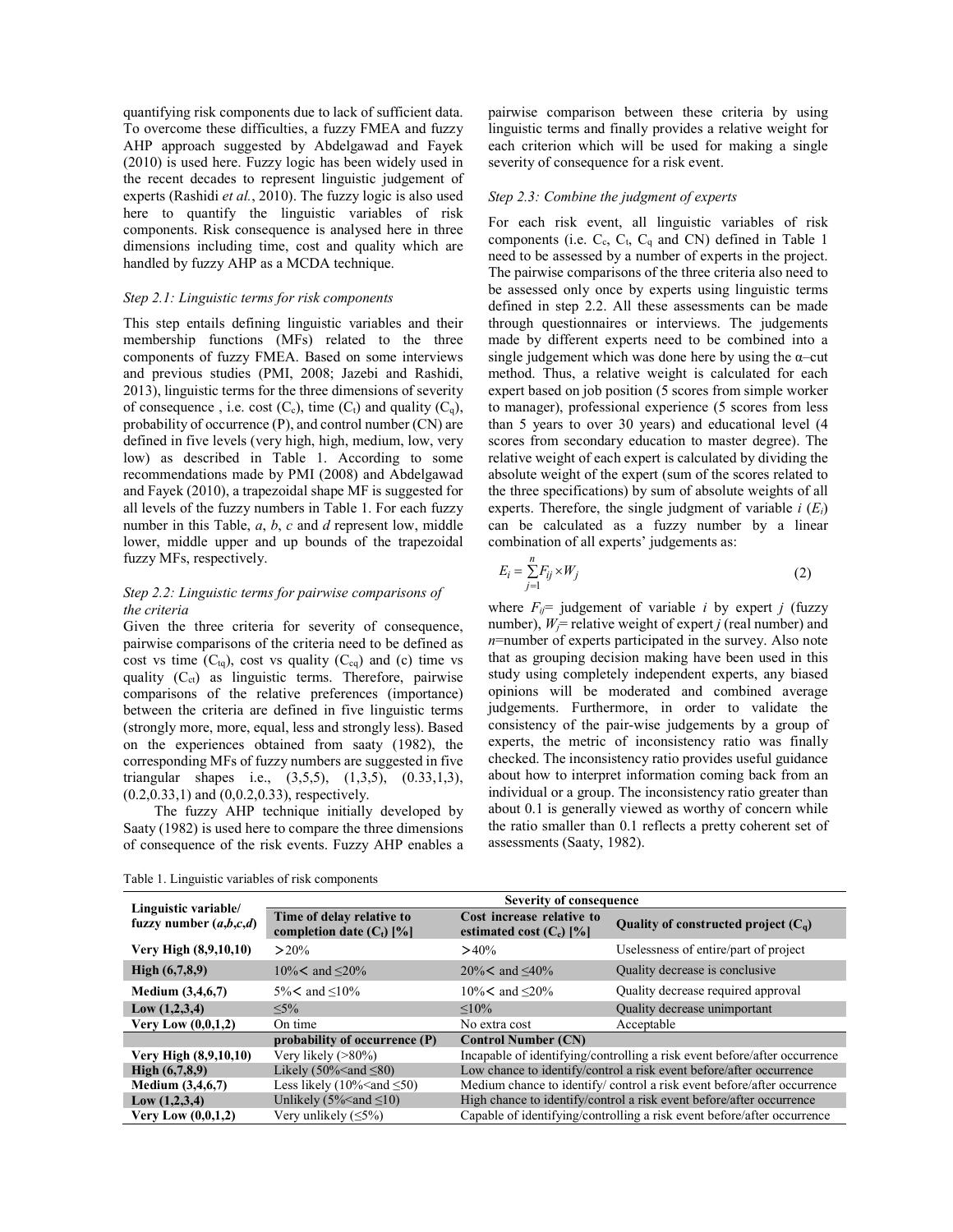

Fig. 1. Proposed framework of risk management

## *Step 2.4: Prioritise risk events using fuzzy FMEA and fuzzy AHP*

This step entails calculations of fuzzy values and defuzzification within three consecutive stages:

1) Calculate severity of consequence: After combining different experts' judgement, a single fuzzy number is obtained for each pairwise comparison of the three dimensions of consequence. Fuzzy AHP is used to convert the fuzzy numbers of pairwise comparisons into three fuzzy numbers of the relative weights. These fuzzy numbers are then converted into crisp values (defuzzification) by using centre of gravity (COR) technique (Ardeshir *et al.* 2014). These crisp (real) values are the relative weights of each consequence dimension, i.e. cost  $(W_c)$ , time  $(W_t)$  and quality  $(W_q)$ .

Finally, a single fuzzy number is derived for severity of consequence C from a linear–weighted combination of the three fuzzy numbers of the consequence (i.e.  $C_c$ ,  $C_t$  and  $C_q$ ) using the  $\alpha$ -cut method as:

$$
C = (W_c \times C_c) + (W_t \times C_t) + (W_q \times C_q)
$$
\n(3)

This single fuzzy number is used in Eq. (1) as severity of consequence combining the three dimensions in a risk event.

2) Calculate risk criticality number: After incorporating

the fuzzy numbers of experts' judgements into single fuzzy numbers for the probability of occurrence (P), severity of consequences  $(C)$  and control number  $(CN)$ , the fuzzy number of risk criticality number (RCN) is calculated for each risk event according to Eq. (1) using the  $\alpha$ -cut method. Then, the fuzzy number of RCN is converted into a crisp (real) value by using the COR method.

3) Prioritise risk events: To prioritise the risk events, they are ranked based on the calculated RCN. Therefore, high ranked risk events are those which need to be considered by decision makers as high priority for any immediate action to respond risk events. Response to each risk event should be done by the risk owner and should be proportional to the relevant risk strategy.

### **Step 3: Response to risk events**

To identify a proper response to a risk event, four consecutive stages described below are proposed here. These stages ensure the screening of all possible response actions which eventually lead to identifying the best response for a risk event.

## *Step 3.1: Identify possible response actions*

Possible actions in response to each risk event are identified at this stage using various methods and techniques such as brainstorming, interview, information from databases and previous experiences. This would form a list of possible actions for each risk event.

### *Step 3.2: Allocate risk owner for response actions*

Each response action of a risk event is allocated a risk owner who takes the responsibility of the risk event and has an ability to manage and control it (Ashley *et al*, 2006). A risk owner can be one of the contractual parties (e.g. contractor, employer or consultant). Risk owner may have several definitions (Uff, 1995) but risk owner here is assumed to be someone who is responsible for control and management of risk events plus any financial losses incurred by risk events. Furthermore, the allocated risk owner for a response action must be the same as the risk owner specified in contract documents. Otherwise that response action should be discarded from the list.

### *Step 3.3: Select response actions with respect to response strategy*

Risk response actions should be selected proportional the appropriate response strategy. Generally, a risk response strategy can be divided into four categories (Wang and chou, 2003; Ashley *et al.*, 2006) as: (1) risk avoidance (i.e. changing plan/design in order to remove the risk); (2) risk transference (i.e. transferring the responsibility of risk management to other parties); (3) risk mitigation (i.e. alleviating risk magnitude by reducing any of risk components such as  $P$ ,  $C$  or  $CN$ ; (4) risk acceptance (i.e. doing nothing and accept any resulting consequences). Abdelgawad and Fayek (2010) proposed a response strategy based on the RCN value only (shown in in Fig. 2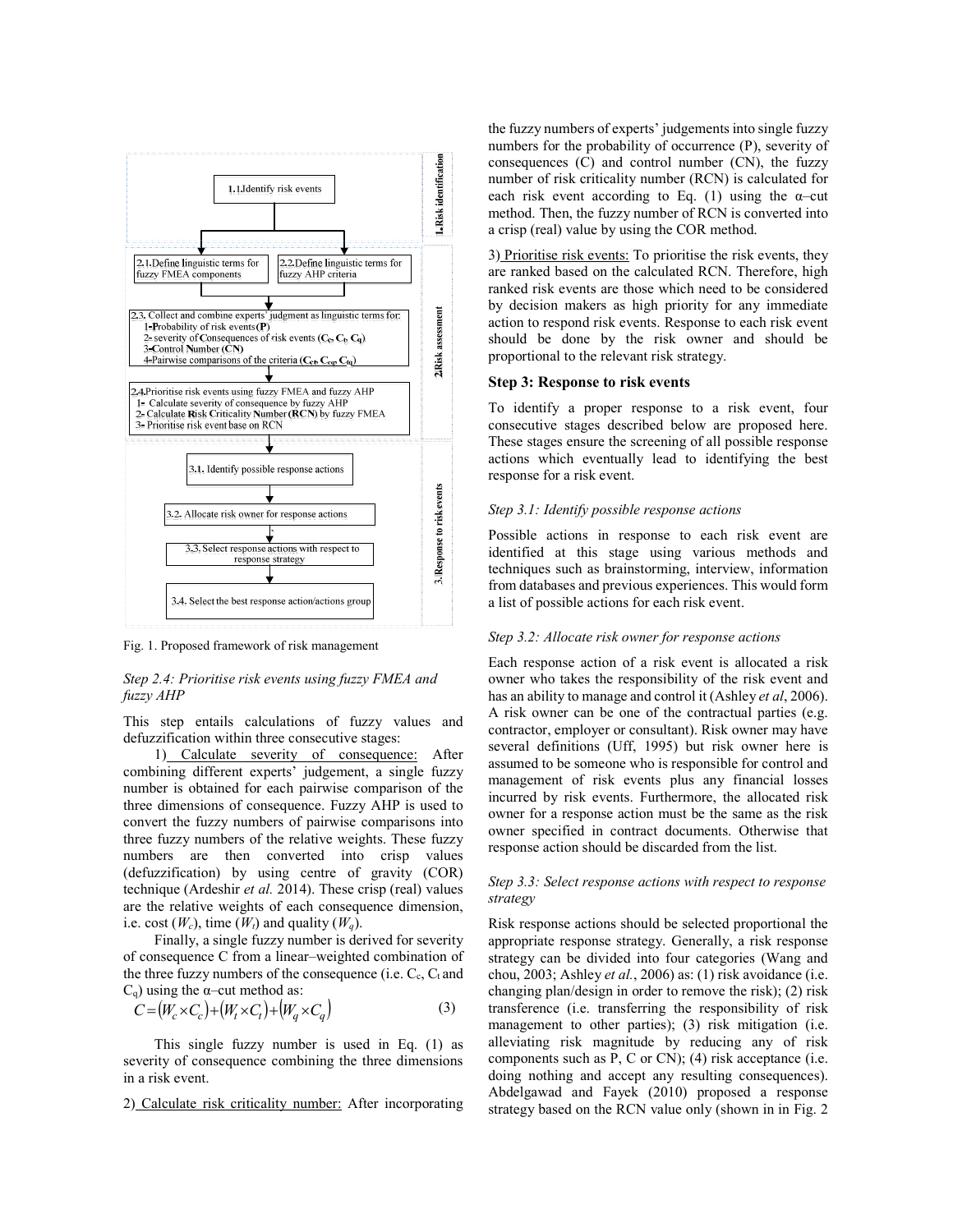as solid lines with five regions). In the Abdelgawad-Fayek (AF) expert system, a response strategy is proposed within five ranges as acceptance for RCN<162.5, Mitigation for 162.5<RCN<250, Mitigation/Transfer for 250<RCN<462.5, Transfer/Avoidance for 462.5<RCN<725 and Avoidance for 725<RCN<1000. However, a new expert system is suggested here for selecting a proper risk response strategy based on the effect of the two components of the RCN value (i.e. control number CN and risk factor RF) separately (shown in Fig. 2 as dashed lines with three regions). Note that the RF value is calculated based on P and C (Cooper *et al.*, 2005):  $RF = P \times C$ 

In this approach, a risk event with a low CN (i.e. high control capability) such as technical problems can be managed by using risk mitigation or risk avoidance strategies. For handling a risk event with high CN (i.e. low control capability) such as political issues and economic crisis, the response strategies of risk mitigation, transfer and avoidance can be considered (Fan *et al.*, 2008). Furthermore, response actions are also dependent to the RF value. For instance, a risk event with low RF in which both probability of occurrence and severity of consequence are small, risk acceptance strategy can be considered (Ashley *et al.*, 2006). Therefore, in the suggested expert system, risk acceptance strategy is proposed for the risk events with RF less than 30 (region 1) whilst risk mitigation/ avoidance strategies can be considered for the risk events with RF above 30 and control number below 4 (region 2). Finally, risk events with RF greater than 30 and CN above 4 will be handled by risk avoidance/ transference/ mitigation strategies (region 3). Note that RF and CN values in this figure are real (crisp) values resulted from defuzzification of the equivalent fuzzy values. Also, as the P and C values in Eq. (4) are within the limit of 0 and 10, the RF value would be within 0 and 100. By comparing these two expert systems, the following can be noted: (1) in region 2 where risk factor is high and CN is low (high ability of the project team to identify and handle risk), the AF system mainly proposes the risk acceptance strategies while the suggested system strictly rejects the risk acceptance due to high risk factor. However, since risk control ability is high, the suggested system adopts mitigation strategy if the avoidance strategy cannot be conducted. This is partially in agreement with the AF system; (2) all three strategies including mitigation and transfer and avoidance can be selected in both systems in region 3; and (3) the AF system adopts partially mitigation strategy in addition to considerable portion of acceptance strategy in the region 1 while the suggested system always select an acceptance strategy owing to low amount of risk factor.



Fig. 2. Suggested expert system (dashed lines with three regions) and Abdolgawad-Fayek (AF) expert system (solid lines with five regions) for selection of response strategy

#### *Step 3.4: Select the best response action/actions group*

Having selected several response actions with respect to a proper risk response strategy, the most appropriate response action/actions group needs to be selected. This selection is carried out based on three criteria including cost, time and quality. To select the best response action with respect to these criteria, the index of "scope expected deviation" (SED) derived from TOPSIS method is used as a MCDA technique (Seyedhosseini *et al.*, 2009). The SED index minimising the deviations from target values of project is expressed as:

$$
SED = \left(W_t \times \left(\frac{T - T_0}{T_0}\right) + W_q \times \left(\frac{Q_0 - Q}{Q_0}\right) + W_c \times \left(\frac{C - C_0}{C_0}\right)\right) \tag{5}
$$

where  $T_0$ ,  $Q_0$ ,  $C_0$  = target values for completion time, quality and budget of the project, respectively; *T, Q, C=*  actual expected completion time, quality and cost of the project, respectively;  $W_t$ ,  $W_q$ ,  $W_c$  = relative weights factor for time, quality and cost, respectively. These relative weights are obtained from fuzzy AHP in step 2.4. Both expected and actual values of the criteria need to be estimated for both risk events and response actions. For a better estimation of these values, work breakdown structure (WBS) of projects is used here. The following typical six phases are considered here for WBS of highway construction projects: (Ph1) Site acquisition and preparation; (Ph2) Structural works; (Ph3) Cleaning, basic earthworks; (Ph4) Paving 1 (sub-base and base layers); (Ph5) Paving 2 (finishing layers); (Ph6) Installation of signs, guards and line marking. Each of these phases is allocated a relative weight equal to 0.08, 0.22, 0.08, 0.25, 0.33 and 0.04 for Ph1, Ph2, Ph3, Ph4, Ph5 and Ph6, respectively. The value of each criterion (e.g.  $T_0$  or  $T$ ) is then calculated based on the combination of the weightingaverage WBS phases.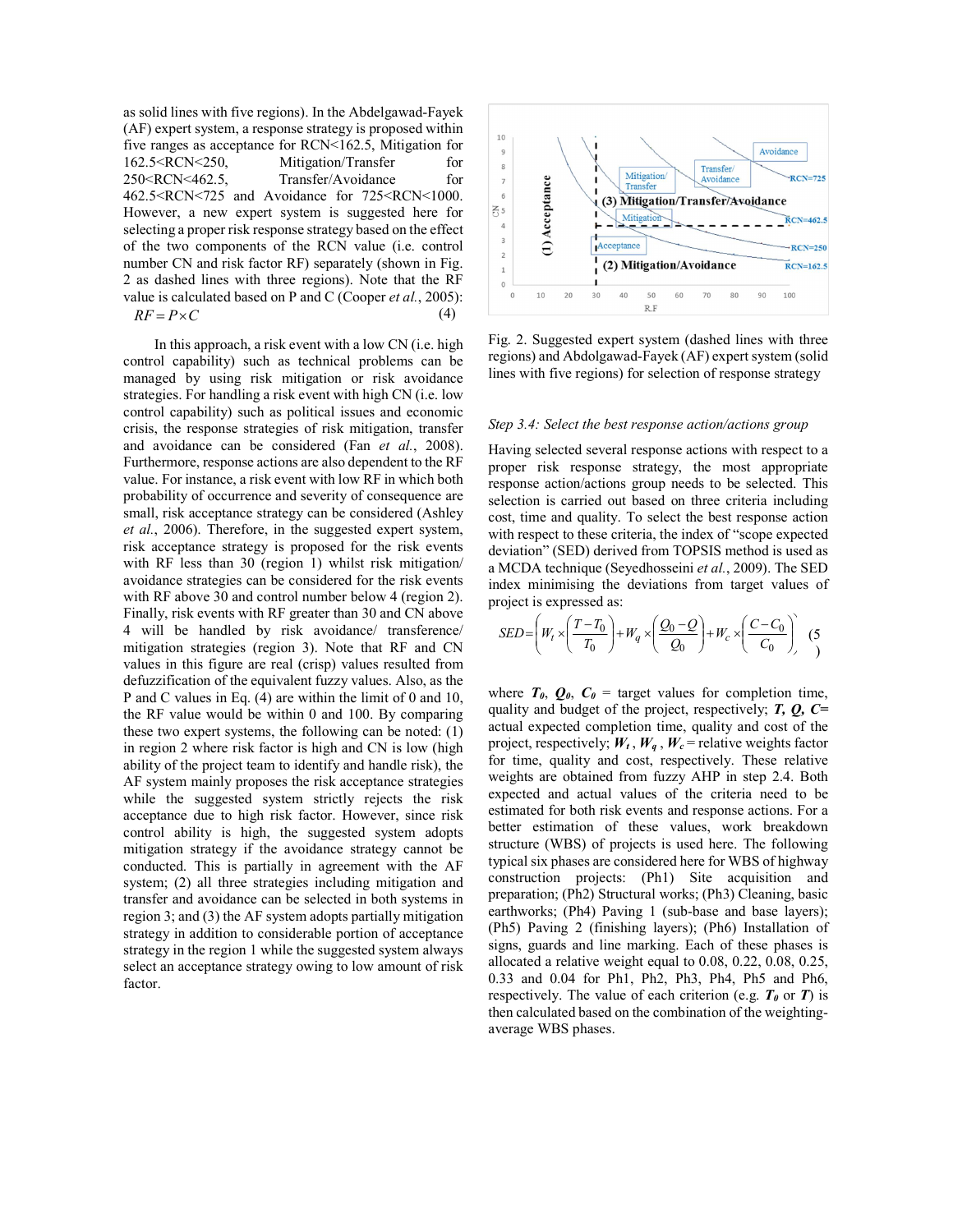## **4. Case study**

The proposed methodology outlined above is demonstrated in a real-world case study of a four-lane highway construction project of Zanjan-Bijar shown in Fig. 3 as blue line. The highway is 23 Km long and 24.6 metres wide, starting from Bijar city in Kordistan province until the border of the province towards Zanjan city. This project aims to increase the transportation capacity through Bijar-Zanjan highway and remove accident-prone points of the way and thus reduce the likelihood of accidents. The project is carried out within three phases with a budget of 1.05 million Euros. The duration of implementing the project is planned to be 240 days.



Fig. 3. Layout of the case study (Bijar-Zanjan highway construction project)

### **5. Results and discussion**

The required data for the risk events of this highway construction project were collected from different sources such as similar project reports, project agreements, interview and previous project experiences. The analysis of all collected data resulted in highlighting 30 critical risk events for this project (only five top risk events are shown in Table 2). In the risk assessment phase, the risk components (i.e. P,  $C_t$ ,  $C_c$ ,  $C_q$  and  $CN$ ) and pairwise comparisons of the criteria (i.e.  $C_{ct}$ ,  $C_{cq}$  and  $C_{tq}$ ) are obtained by experts through linguistic terms defined in step 2.1 and 2.2. This assessment was performed by distributing 35 questionnaires to experts in the three involved parties of the project (i.e. employers, contractors and consultants). 10 questionnaires were finally filled and returned by 10 experts. The relative weight of each expert is also calculated based on educational level, job position and professional experience outlined in step 2.3.

The relative weights of the three criteria are calculated first by fuzzy AHP from pairwise comparisons of the criteria. Fig. 4 shows the single fuzzy numbers of pairwise comparisons each combining the experts' judgement together using the  $\alpha$ -cut method and Eq. (2). To calculate the relative weight of the criteria, these fuzzy numbers are first converted to the equivalent real values (i.e.  $C_{\text{tq}}$ =1.216,  $C_{\text{cq}}$ =1.006 and  $C_{\text{ct}}$ =1.668) using the COR technique. Then, the relative weights obtained are calculated using fuzzy AHP as  $W_c$ =0.39 for cost,  $W_t$ =0.30 for time and  $W_q$ =0.31 for quality. The inconsistency ratio of these pairwise comparisons was 0.047 which is within the acceptable range of below 0.1.



Fig.4. Fuzzy numbers of pairwise comparisons between (a) cost vs time  $(C_{tq})$ ; (b) cost vs quality  $(C_{cq})$  and (c) time vs quality  $(C_{ct})$ 

Having combined the fuzzy numbers of experts' judgements for each of the criteria (i.e.  $C_c$ ,  $C_t$  and  $C_q$ ), the single fuzzy number of the consequence C is then calculated for each risk event by Eq. (3). Here, the single fuzzy numbers related to the three criteria for consequence of the risk event of "increase in tar price" is shown Fig. 5(a), 5(b) and 5(c). The combination of these three criteria using relative weights in Eq.  $(4)$  and the α–cut method represent the severity of consequence shown in Fig. 5(d) for this risk event. This fuzzy number is used to calculate RCN in Eq. (2) along with the fuzzy numbers of P and CN. These fuzzy values are also calculated by combining the experts' judgement for this risk event shown in Fig. 6(a)- (c).



Fig. 5. Fuzzy numbers of the consequence for the risk event of "Increase in tar price" with respect to (a) cost; (b) time; (c) quality and (d) combination of the three criteria.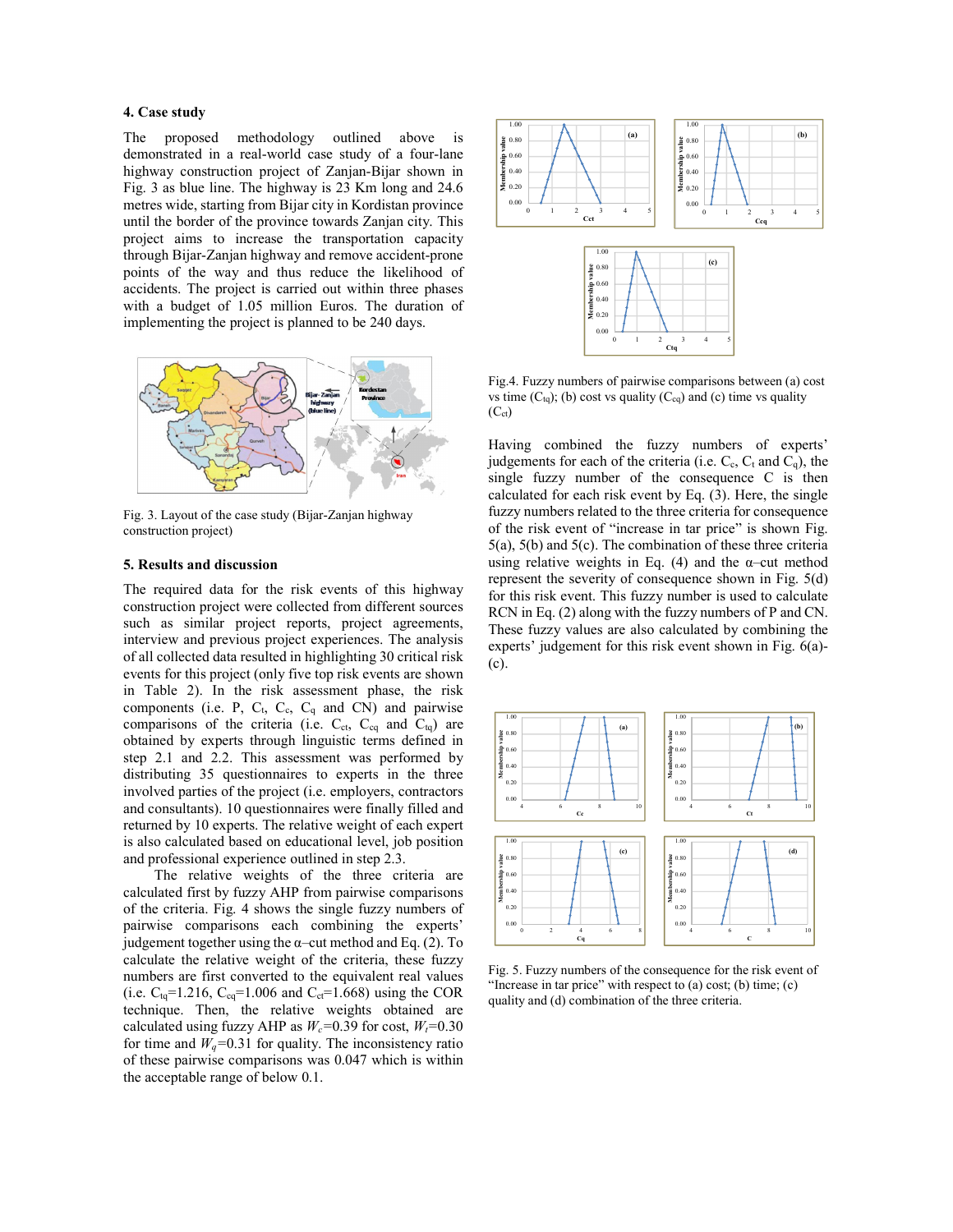

Fig. 6. Fuzzy numbers of risk parameters for the risk event of "Increase in tar price" for (a)  $\overline{P}$ ; (b) C; (c) CN and (d) RCN.

By multiplying three fuzzy numbers of P, C and CN in Eq. (2) and using the  $\alpha$ -cut method, the fuzzy number of RCN is calculated for this risk event which is shown in Fig. 6(d). The real value of RCN for this risk event after defuzzification is equal to 396. Thus, the analysed 30 risk events are ranked based on the RCN values. Here, the list of the top five highly ranked risk events are only shown in Table 2. This list in the descending order of RCN presents prioritised risk events as a guide for key decision makers of the project to follow the appropriate actions.

Table 2. Top five risk events in the highway construction project in the descending order of RCN

| No                       | Risk event                                                                                                        | <b>RCN</b> | Risk<br>allocation          |
|--------------------------|-------------------------------------------------------------------------------------------------------------------|------------|-----------------------------|
| 1                        | Budget deficit or insufficient<br>allocation of budget                                                            | 463        | contractor                  |
| $\mathfrak{D}$           | Lack of timely budget allocation                                                                                  | 429        | employer                    |
| $\mathbf{3}$             | Increase in tar price                                                                                             | 396        | employer                    |
| 4                        | Financial problems of the<br>contractor and inability to<br>provide enough self-fund<br>between payment intervals | 363        | Contractor<br>&<br>employer |
| $\overline{\mathcal{L}}$ | Unexpected increase in price of<br>materials (except tar), fuel and<br>labours wage                               | 355        | employer                    |

As a result of the third step of risk management, a list of all possible response actions proportional to the proper risk response strategy and risk allocation is provided for all risk events (not shown here due to limited space). In order to describe how the best response action is selected, the risk event of "increase in tar price" is analysed here in further details as a critical risk in road construction projects in Iran. This risk event is ranked third in Table 2 with RCN=396, RF=59 and CN=6.35. Table 3 presents four suggested possible response actions and the relevant risk allocation and strategy type for this risk event. According to the contractual documents, the employer is the risk owner of this risk event and is responsible for any additional costs incurred for tar during the project. Therefore, the first three response actions in the Table remains and the forth is discarded. The appropriate risk response strategy with respect to the values of CN and RF in Fig. 2 does not include the risk acceptance. Therefore, the third response action in Table 3 removes and only the first two response actions remain for final selection.

Table 3. Possible response actions to the risk event of "increase in tar price"

| Risk<br>allocation | Strategy<br>type | Response action description                                                                                                                            |
|--------------------|------------------|--------------------------------------------------------------------------------------------------------------------------------------------------------|
| employer           | mitigation       | Creating a saving budget box of the<br>project for unexpected costs<br>incurred by inflation in tar prices                                             |
| employer           | avoidance        | Changing design of pavement<br>construction technology from<br>asphalt concrete to Roller-<br>Compacted Concrete (RCC) for<br>removing tar in pavement |
| employer           | acceptance       | Paying additional costs incurred by<br>inflation in tar prices based on daily<br>tar prices                                                            |
| contractor         | mitigation       | Ordering for tar purchase a few<br>months in advance                                                                                                   |

To select the best response action, the SED index of this risk event for the business-as-usual (BAU) state and the two remaining response actions is calculated using Eq. (5) based on the six WBS phases outlined in step 3.4. The target values of the criteria (costs, time and quality) for each WBS phase are extracted from the available contractual documents given in Table 4. The similar parameters for actual expected values in the BAU and response action 1 are estimated by using interview and previous reports and experiences (see Table 4). Note that the actual quality is estimated based on the relative actual quality with respect to the target quality  $(Q_0)$  which is equal to 1. Thus, the actual quality (*Q*) would be within the range of  $[0.1]$ .

Actual expected values for cost and time for response action 2, "using Roller-Compacted Concrete (RCC)", is estimated based on a typical design (Abdul and ASI, 1995). The time required for implementing a RCC pavement is around 15 percent longer than asphalt concrete pavement due to concrete curing process. However the costs of RCC pavement is almost 25 percent less than of asphalt concrete pavement. Therefore, the cost of designed asphalt concrete pavement is used for the BAU and the response action and the cost of a typical equivalent RCC pavement is used for response action 2 in Table 4.

Table 4 represents the detailed calculations of SED index for this risk event. As it can be seen from this Table, SED obtained from the risk event in the BAU (i.e. 17.2%) can successfully be reduced by the two response actions. More specifically, response action 2 (RCC technology) seems to have a better response as it could almost approach the actual expected criteria to the target values (SED=1.05%). In addition, other benefits of this technology compared with asphalt concrete pavement method are minor maintenance costs, more life time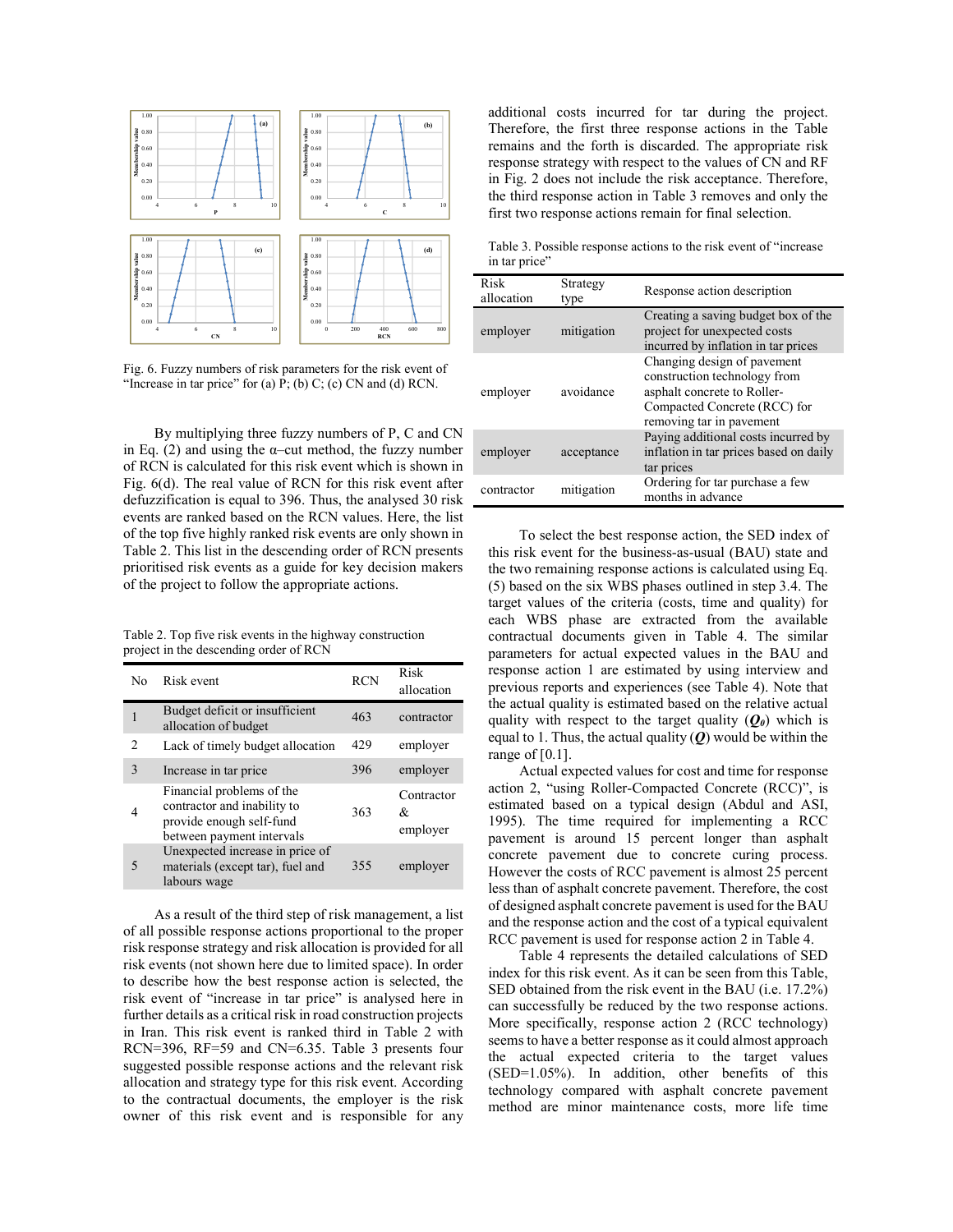expectancy, more environmentally friendly due to less material used in pavement layers and less contaminant production. Despite of these benefits, some weak points are also attributed to this technology such as less experience and technical knowledge of contractors and thus need more advanced machinery and certain technical skills and experiences which make the use application of this method more complicated.

This suggested framework demonstrated in this paper provides a comprehensive risk management methodology. However, there might exist some reasons that construction industry is reluctant to adopt such computational models. The following can be noted in this regard: one of the main limitations is probably the complexity of the decision support/expert systems which require enough knowledge and understanding for handling risk by practitioners in the construction industry. Instead, practitioners usually prefer to rely on their own professional experience for dealing with risk events. This analysis of risk management sometimes suggests a new efficient technology/method for handling risk, while practitioners are reluctant to apply them due to the fact that such new technologies/methods may accompany some new risks for construction industry which might have been overlooked by research aspects. Furthermore, data collection for a comprehensive risk management is sometime hard or impossible for some construction projects which result in an unwillingness for practitioners to follow this approach. Hence, this would cause researchers to resort some equivalent estimations based on qualitative approaches. One way to compensate this shortcoming is to develop, test and validate such models/methodologies for several different projects with a more comprehensive perspective to various risks.

## **6. Conclusions**

A comprehensive risk management methodology including identification, assessment and response actions was presented and verified/demonstrated on a real-world case study of a road construction project in Iran. After identifying thirty risk events, they were ranked based on the RCN values using fuzzy FMEA and fuzzy AHP. Fuzzy FMEA technique was used to quantify parameters of risk events (i.e. P, C and CN) by a group of experts' judgements. Fuzzy AHP technique was used to quantify and combine the three aspects of consequence (cost, time and quality). Appropriate risk response strategy for a risk event was then selected based on RF and CN values. When demonstrating strategy selection for the risk event of "increase in tar price", two risk responses were finally selected and compared with the risk event of the BAU using the SED index. The results showed that the risk response of "change of paving technology into RCC pavement" can considerably mitigate the relevant risk event and provide the minimum deviations from the project targets.

Based on the case study results obtained, it can be concluded that the suggested methodology can provide a holistic framework for all three aspects of risk management in a highway construction project. In addition, the suggested risk response strategy provides an expert system for screening appropriate response actions. Different parameters of a risk event with a number of criteria from a group of experts' perspective can be quantified, analysed and combined by using some fuzzy MCDA technique. Finally, the risk response actions can be analysed with respect to a number of criteria using a MCDA technique.

| <b>State</b>                                  | <b>Criteria</b>               | Ph <sub>1</sub> | Ph2          | Ph <sub>3</sub> | Ph <sub>4</sub> | Ph <sub>5</sub> | Ph6  | <b>Total project</b> | $\text{SED}(\% )$ |
|-----------------------------------------------|-------------------------------|-----------------|--------------|-----------------|-----------------|-----------------|------|----------------------|-------------------|
|                                               | Time (day)                    | 10              | 80           | 75              | 120             | 130             | 40   | 240                  |                   |
| <b>Target</b>                                 | Cost $(\epsilon \times 10^3)$ | 59.3            | 175.6        | 89.3            | 73.3            | 604.5           | 23.9 | 1025.9               |                   |
|                                               | <b>Quality</b>                | $\mathbf{1}$    | $\mathbf{1}$ | $\mathbf{1}$    | $\mathbf{1}$    | $\mathbf{1}$    | 1    |                      |                   |
|                                               | Time (day)                    | 10              | 80           | 75              | 120             | 230             | 40   | 340                  | 17.2              |
| <b>BAU</b>                                    | Cost $(\epsilon \times 10^3)$ | 59.3            | 175.6        | 89.3            | 73.3            | 695.6           | 23.9 | 1117                 |                   |
|                                               | Ouality                       | 1               | 1            | 1               | 0.9             | 0.95            | 1    | 0.96                 |                   |
|                                               | Time (day)                    | 10              | 80           | 75              | 120             | 190             | 40   | 300                  |                   |
| <b>Response action 1</b><br>(risk mitigation) | Cost $(\epsilon \times 10^3)$ | 59.3            | 175.6        | 89.3            | 73.3            | 634.2           | 23.9 | 1055.6               | 8.63              |
|                                               | Quality                       | $\mathbf{1}$    | 1            | $\mathbf{1}$    | $\mathbf{1}$    | $\mathbf{1}$    |      |                      |                   |
|                                               | Time (day)                    | 10              | 80           | 75              | 110             | 200             | 40   | 300                  |                   |
| <b>Response action 2</b><br>(risk avoidance)  | Cost $(\epsilon \times 10^3)$ | 59.3            | 175.6        | 89.3            | 37.5            | 470.6           | 23.9 | 856.2                | 1.05              |
|                                               | Ouality                       | 1               | 1            | 1               | 1               | 1               |      |                      |                   |

Table 4. SED index calculations for the BAU and two response actions for the risk event of "increase in tar price"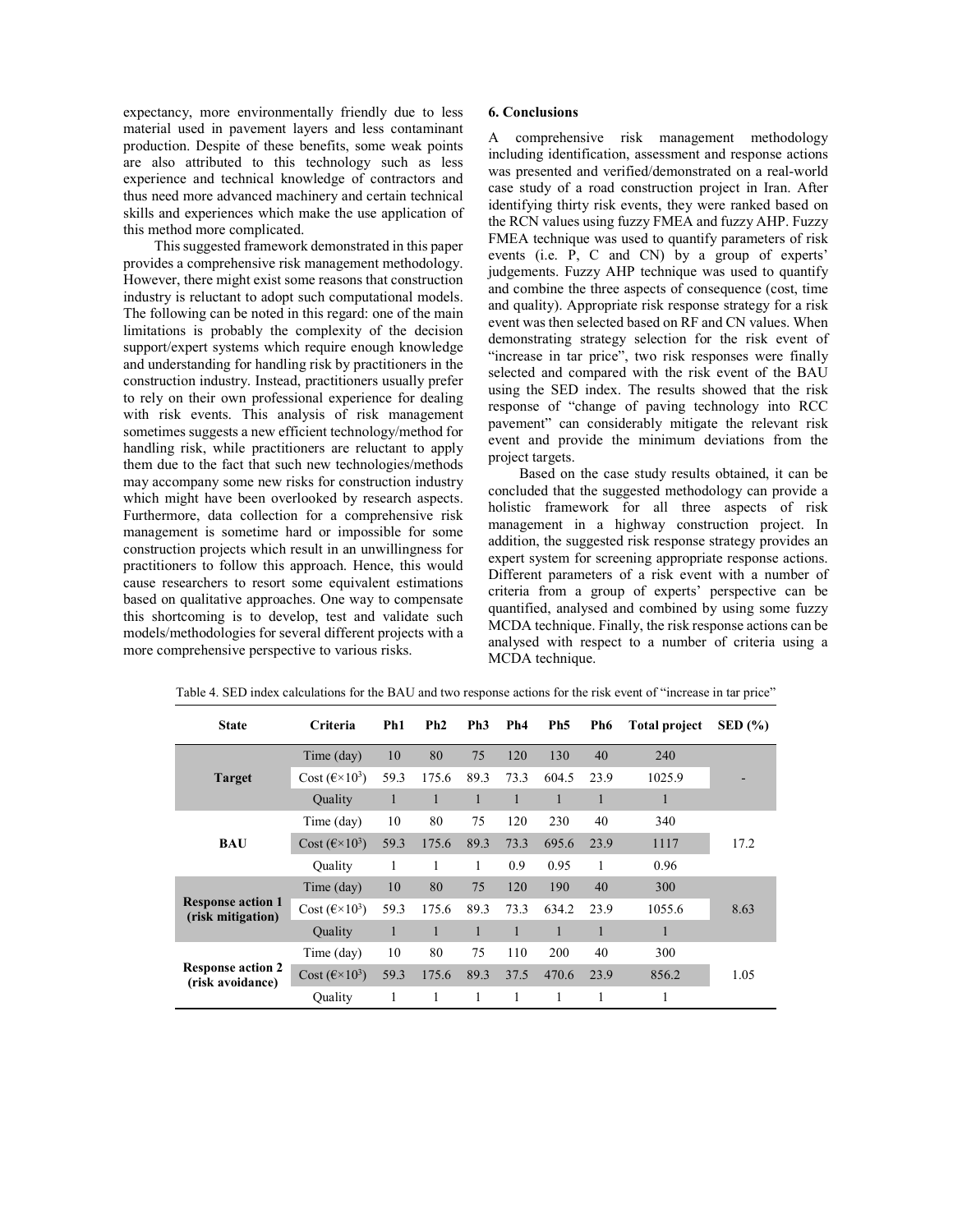One of the limitations of the proposed methodology is that it is useful if only one contract party is identified as the risk owner. However, if a risk event is shared between more than one party, risk allocation percentage to each involved party and their cooperative response actions can be divided through "cooperative game theory". This needs to be investigated in the future research work. Also, when responding to a risk event, some secondary risk events may be generated which need to be considered in the future researches. In addition, the impact of two simultaneous response actions or more for a risk event needs to be analysed in the future.

#### **References**

- Abdelgawad, M.; Fayek, A. 2010. Risk Management in the Construction Industry Using Combined Fuzzy FMEA and Fuzzy AHP, *Journal of Construction Engineering and Management*, 136(9): 1028-1036.
- Abdelgawad, M.; Fayek, A. 2011. Fuzzy Reliability Analyzer: Quantitative Assessment of Risk Events in the Construction Industry Using Fuzzy Fault-Tree Analysis, *Journal of Construction Engineering and Management*, 137(4): 294-302.
- Abdul Wahhab, h.i.; ASI, I.M. 1995. *Optimization of Roller Compacted Concrete for Local Application*, Transportation Research Record 1458.
- Ardeshir, A.; Mohseni, N.; Behzadian, K.; Errington, M. 2014. Selection of a Bridge Construction Site Using Fuzzy Analytical Hierarchy Process in Geographic Information System. *Arabian Journal for Science and Engineering*, 1- 16.
- Ashley, D.B.; Diekmann, J.E.; Molenaar, K.R. 2006. *Guide to Risk Assessment and Allocation for Highway Construction Management, Federal Highway Administration*, US Department of Transportation, Report No. FHWA-PL-06- 032, october 2006.
- Carbone, T.D.; Tippett, D.D. 2004. Project Risk Management Using the Project Risk FMEA, *Engineering Management Journal*, 14(4): 28-35.
- Cooper, D.F.; Grey S.,Raymond G.; Walker, P. 2005. *Project Risk Management Guidelines: Managing Risk in Large Projects and Complex Procurements*, Wiley.
- Creedy, G., Skitmore, M. and Wong, J. 2010. "Evaluation of Risk Factors Leading to Cost Overrun in Delivery of Highway Construction Projects", *Journal of Construction Engineering and Management*, 136(5), p.p. 528-537, 2010.
- Diab, M.F.; Varma, A.; Nassar, K. 2012. Using Risk Assessment to Improve Highway Construction Project Performance, *48th ASC Annual International Conference Proceedings2012*, Birmingham City University, Birmingham, UK, 2012.
- Fan, M., Lin N.P.; Sheu, C. 2008. Choosing a project riskhandling strategy: An analytical model, *International Journal of Production Economics*, 112(2): 700-713.
- Jazebi, F.; Rashidi A. 2013. An automated procedure for selecting project managers in construction firms, *Journal of Civil Engineering and Management,* 19(1): 97-106.
- Jouandou, R. 2010. *Dealing with uncertainty: selecting a risk analysis tool on the basic project characteristics and phases*. Master Thesis, Department of Civil, Environmental and Architectural Engineering. University of Colorado.
- Mahamid, I. 2011. Risk matrix for factors affecting time delay in road construction projects: owner's perspective.

Engineering, *Construction and Architectural,* 18(6): 609 – 617.

- Maher, M.L.J.; Smith, A.D. 2006. Risk-based cost and schedule estimation for large transportation projects, *Annual European Transport Conference*, Strasbourg, France, 2006.
- Nassar, K., Nassar, W. and Hegab, M., 2005. "Evaluating Cost Overruns of Asphalt Paving Project Using Statistical Process Control Methods", *Journal of Construction Engineering and Management*, 131(11), p.p. 1173-1178.
- Nývlt, O.; Prívara S.; Ferkl, L. 2011. Probabilistic risk assessment of highway tunnels, *Tunnelling and Underground Space Technology*, 26(6): 71-82.
- Perera, B.A.K.S.; Dhanasinghe, I.; Rameezdeen, R. 2009. Risk management in road construction: The case of Sri Lanka, *International Journal of Strategic Property Management*, 13(2): 87-102.
- Project Management Institute (PMI) 2008, "*A Guide to the Project Management Body of Knowledge: PMBOK Guide"*.
- Rashidi, A.; Jazebi F.; Brilakis I. 2010. Neurofuzzy genetic system for selection of construction project managers, *Journal of Construction Engineering and Management,* 137(1): 17-29.
- Saaty, T. L. 1982. *Decision making for leaders: The analytical hierarchy process for decision in a complex world*. Lifetime Learning, Belmont. Calif. 75–92.
- Sant'Anna, A.P. 2012. Probabilistic priority numbers for failure modes and effects Analysis, *International Journal of Quality & Reliability Management*, 29(3): 349-362.
- Seyedhosseini, S.M.; Noori, S.; Hatefi, M.A. 2009. An Integrated Methodology for Assessment and Selection of the Project Risk Response Actions, *Risk Analysis*, 29(5): 752-763.
- Torfi, F.; Rashidi A. 2011. Selection of project managers in construction Firms using analytic hierarchy process (AHP) and fuzzy Topsis: a case study, *Journal of Construction in Developing Countries,* 16(1): 69-89.
- Uff, J. 1995. Management and Procurement in Construction, London, Centre of Construction Law and Management.
- U.S. Department of Defence 1980. *Procedures for performing a failure mode effects and criticality analysis*, MILSTD-1929A: Military standard, Washington, D.C.
- Wang, M.; Chou, H. 2003. Risk Allocation and Risk Handling of Highway Projects in Taiwan, *Journal of Management in Engineering*, 19(2): 60-68.
- Wilson, C.R. and Molenaar,K.R., 2009 "A Risk-Based Approach to Contingency Estimation in Highway Project Development", *Construction Research Congress*, p.p. 786- 795, 2009.
- Zavadskas, E. K., Turskis, Z., & Tamošaitiene, J. 2010. Risk assessment of construction projects. *Journal of civil engineering and management*, 16(1), 33-46.
- Zayed, T.; Amer, M.; Pan, J. 2008. Assessing risk and uncertainty inherent in Chinese highway projects using AHP, *International Journal of Project Management*, 26(4): 408- 419.

#### **Appendix I**

List of acronyms used in this paper

**AHP** analytic hierarchy process

- **BAU** business-as-usual
- **C** actual expected cost
- **C0** target value of budget